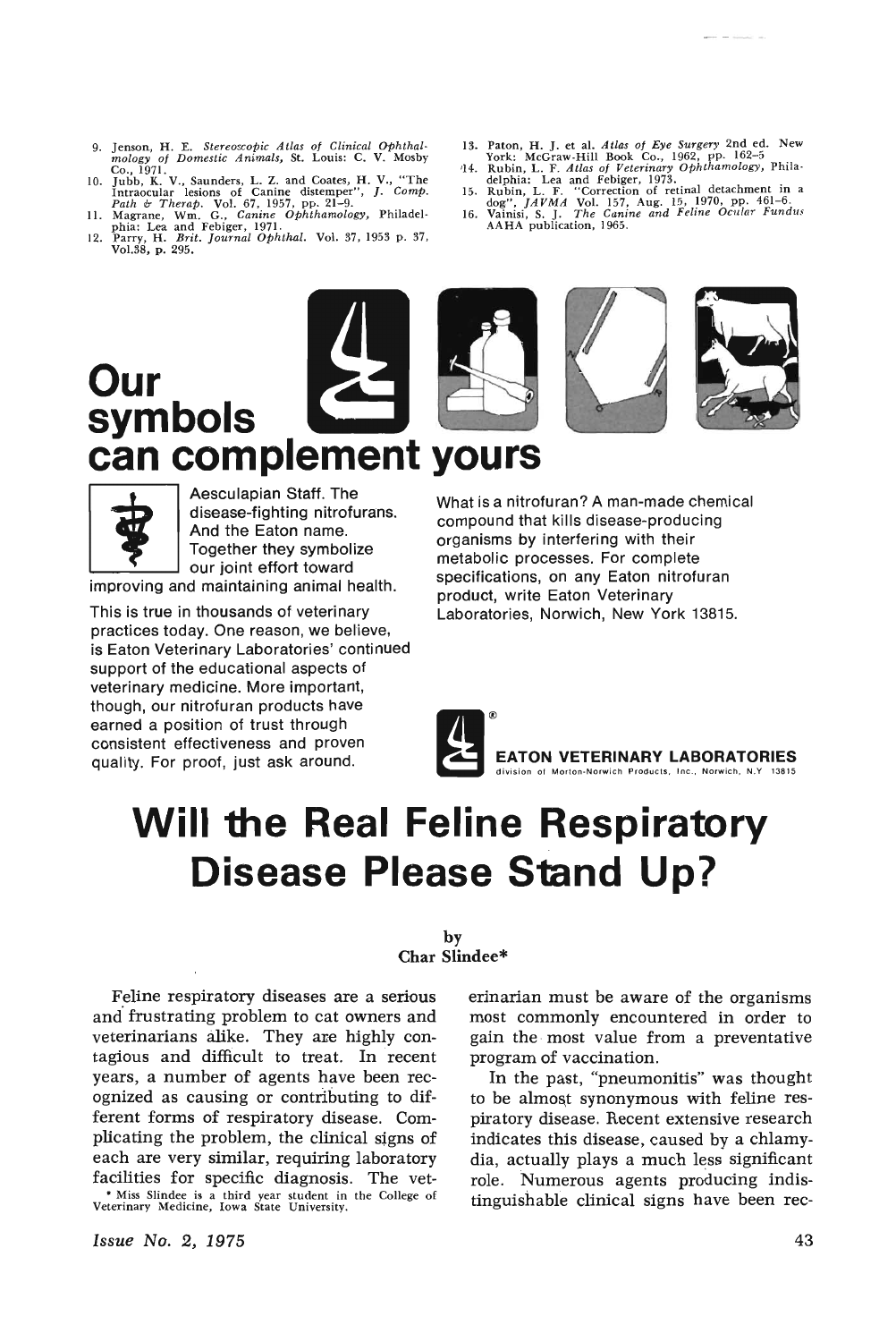ognized, the two most important being feline viral rhinotracheitis (FVR) and feline picornavirus infection (FPI). Feline viral rhinotracheitis, caused by a single serotype of herpesvirus, may be responsible for up to half of all the cases of feline respiratory disease. Feline picornavirus infection also causes an acute respiratory infection and can be due to one· of many serotypes of picornaviruses. Other etiologies of lesser importance include feline pneumonitis, reovirus, parainfluenza virus, and mycoplasma and bacteria as secondary invaders.

The epidemiologies of feline respiratory diseases are quite similar, but attention will be focused on the two most significant agents. The route of infection is either oral or nasal, by direct contact, fomites, or aerosol exposure. Infective droplets are easily produced by the sneezing associated with the disease. The incubation period of from one to several days and the disease course, lasting up to several days or weeks, depends on the dose and the virus involved. In the case of both FVR and FPI, the virus is shed in the saliva, nasal and ocular discharges, and feces. In FPI, virus is also shed in the urine.

An important aspect of both these diseases is the presence of the carrier state. Cats recovered from FVR will shed the virus intermittently from the pharynx for many months. Feline picornavirus infection carriers can shed virus continuously from the throat and in the feces for almost a year. Female cats surviving the infection as kittens may pass the virus to their kittens. Finally, severe stress caused by another viral or bacterial infection can reactivate the disease in carrier animals.

The only way of specifically diagnosing any of these diseases involves laboratory tests. This may be valuable to determine the prognosis or possibly indicate specific treatment. Giemsa-stained smears of ocular or nasal scrapings may be helpful in identification. The herpesvirus of FVR p:roduce red-staining intranuclear inclusion bodies, as opposed to the cytoplasmic inclusions of pneumonitis and the large, blue-staining cytoplasmic inclusions of reovirus. The picornaviruses do not produce inclusion bodies. Another technique is viral isolation which is best accomplished from a pharyngeal swab. Immunofluorescence is a quick and convenient test in laboratories thus equipped. This can be done with nasal scrapings submitted on a slide.

Treatment of feline respiratory disease is primarily symptomatic. Broad-spectrum antibiotics are effective against secondary bacterial infection and chlamydia. Eye ointments with antibiotics should be used with conjunctivitis. Corticosteroids here are contraindicated unless there is a specific need, as they may contribute to an ulcerative keratitis. Fluids are advisable for severe infections and oxygen can be administered in severe respiratory distress. The A- and B-vitamins, and possibly vitamin C, can be helpful since diseased cats may have low levels.

Good nursing care is extremely important. The crusted nasal discharge should be cleaned from the nares to facilitate drainage and to allow the cat to smell its food or it will not eat. Use of a vaporizer may decrease the swelling of the nasal membranes and loosen the discharge. Baby foods offered during the illness may be more readily accepted by the cat than the regular diet.

The best method of prevention is by vaccination, if efficacious products are available. The first feline respiratory vaccine on the market was for pneumonitis but its ability to produce a satisfactory immunity is quite controversial. The very recently developed FVR vaccine<sup>l</sup> seems to be safe and protective. This is a much needed vaccine, as FVR is the most pathogenic of the respiratory diseases, causing severe upper respiratory infection and occasionally abortion. Feline picornavirus infections are milder than FVR, but if pneumonia develops secondarily the mortality can be high, especially in young kittens. Unfortunately, the many possible serotypes of FPI make development of a vaccine unlikely. The rest of the feline

IFVR Vaccine,@ Pitman-Moore. Washington Crossing, NJ.